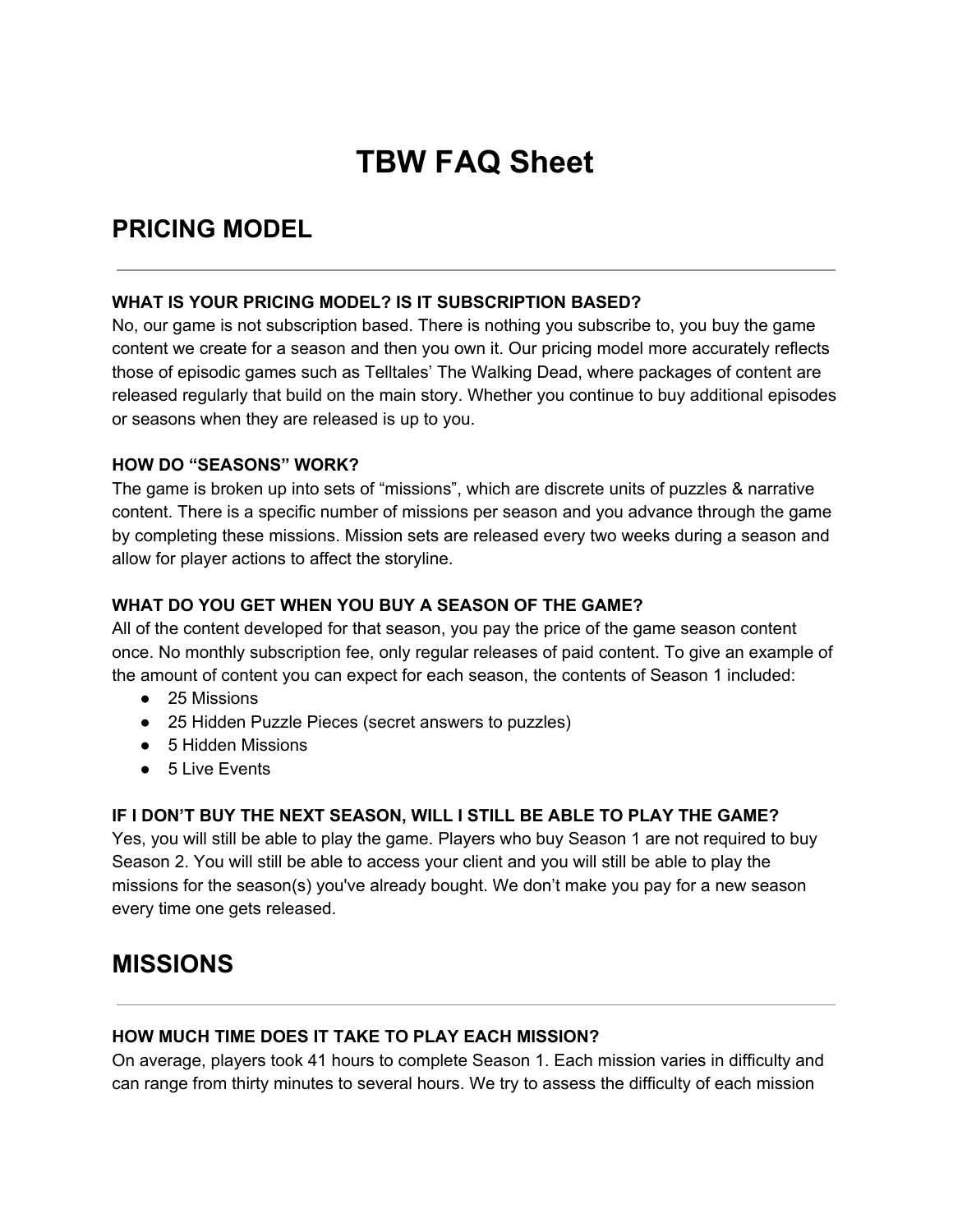and indicate it in the client. Missions approaching the end of a particular storyline tend to require more research or cooperation with other players in the game.

#### **CAN I TRY OUT THESE MISSIONS AND SEE WHAT THEY ARE LIKE BEFORE I BUY THE GAME?**

Yes you can, we encourage any potential player to understand the type of game they are buying before they buy. You can play a demo of the game [here.](http://store.steampowered.com/app/383430/)

#### **HOW DO YOU ACHIEVE DIFFICULTY IN MISSIONS?**

We aim for our mission sets to have varying levels of difficulty that emphasize different types of problem solving (code breaking, research, logic, etc). This enables the player to experience a wide variety of challenges that test multiple abilities. We create levels of difficulty in our missions by requiring the player to frame the mission objectives in a certain way, asking for the player to carefully consider the given evidence within the narrative being presented or introducing multiple steps in a mission investigation (currently ranging from 1 to 9).

#### **HOW DO YOU CATEGORIZE MISSIONS ACCORDING TO DIFFICULTY?**

We use a three dimensional scale to assess difficulty when designing our missions.

- 1. Subjective-Objective: Whether or not the instructions, clues or research requires careful consideration (e.g. the risk of overthinking the problem).
- 2. Depth: How far the mission will lead you down a path before you come across the necessary information (e.g. the risk of pursuing red-herrings).
- 3. Scale: How many steps a mission requires to complete (e.g. the quantity of clues provided and answers needed).

#### **WHAT ARE "LIVE MISSIONS"?**

Live missions are timed events that try to engage with players outside of the game client and tell a story through real world interactions (phone calls, external websites, location based puzzles, interactions with actors, etc). They happen intermittently throughout the current season. Players are notified that live events are occurring through email and in-client messages. The amount of enjoyment you get out of a live event is dependent on how much you put in. We design live events with activities that don't require a large time investment to participate in, however we also create deeply immersive experiences that will be tailored for people who want to really lose themselves.

#### **LIVE MISSIONS HAPPEN IN REAL TIME, WHAT HAPPENS IF I COME IN LATE?**

We never want a player to feel left out just because they have a schedule that doesn't fit our game. The real time nature of live missions does mean that you will inevitably miss certain developments in the story, but our community does an amazing job of making sure people are kept up to speed on what is happening. We have a dedicated thread on the forums per live mission and player-generated guides/rundowns have appeared in many past live events to aid newcomers.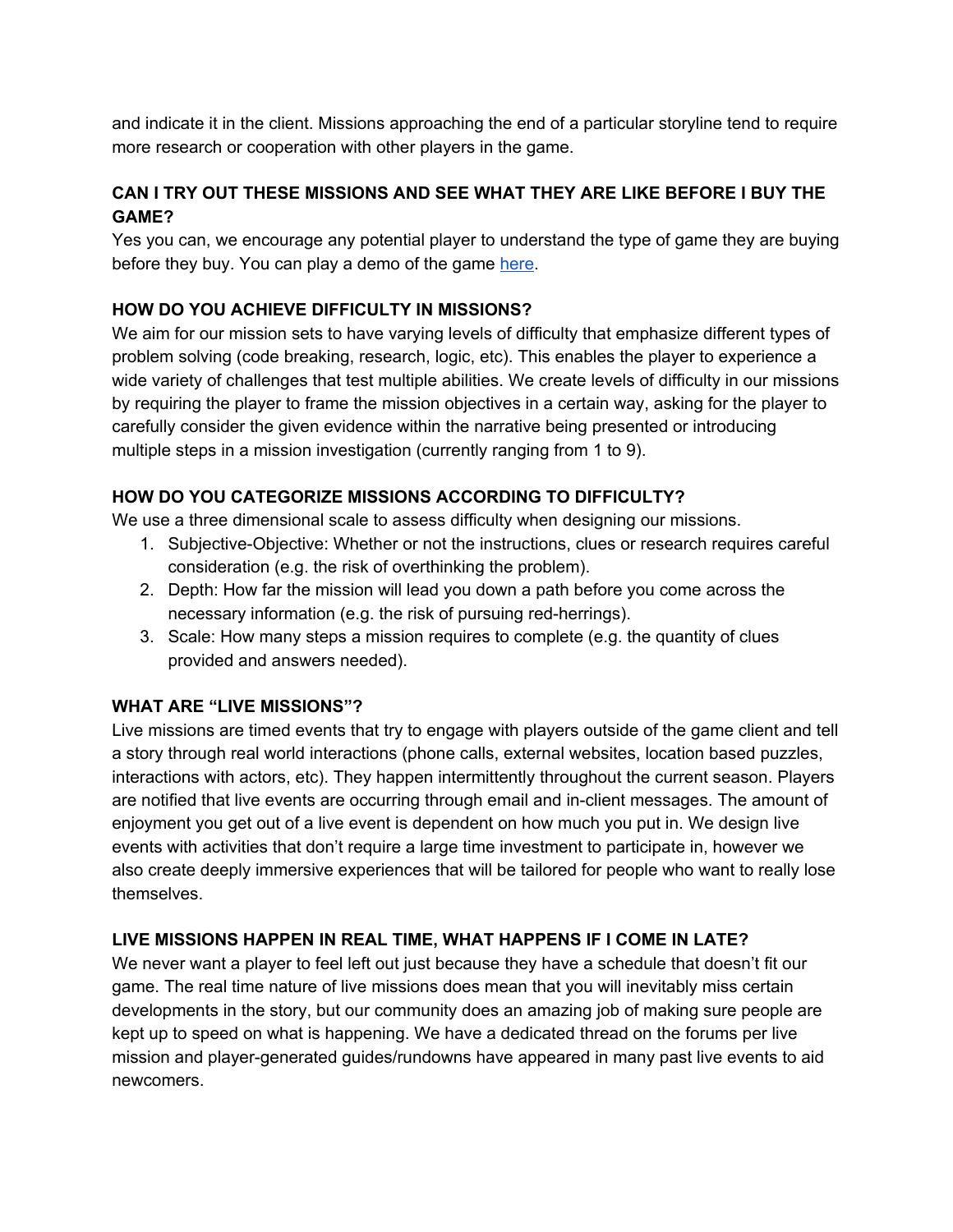#### **WHAT IS A TYPICAL LIVE MISSION LIKE?**

Live missions consist of a series of objectives given to the entire community, spanning across several days. The narrative structure of a live event changes based on the completion of objectives and choices made by the community as a whole. The players then collaborate to solve the objective(s) and when a solution is found, it is encouraged to be shared immediately with the entire community. The collaborative effort can then move on and the objective can be completed. We encourage anyone curious about the live mission experience to ask members of our community directly on our [forums](http://forums.blackwatchmen.com/index.php) or [IRC.](https://kiwiirc.com/client/irc.blackwatchmen.com/division66)

#### **DOES WHERE I LIVE AFFECT MY ABILITY TO TAKE PART IN A LIVE MISSION?**

Live event objectives can be done online while others require real world actions. These real world actions can be localized to a specific city (go to the Empire State Building and take a photo) or be generalized to anywhere (go and take a photo of a metal statue). We try to plan for a good balance of localized activities and global activities to provide the most inclusive experience possible.

## **ARG EXPERIENCE**

#### **I HEARD I CAN GET CALLS AND PACKAGES, WHAT'S THE DEAL WITH THAT?**

During an active season, players have the option to apply for various levels of game-to-player interactions, in the form of receiving phone-calls and packages (with no additional charge to players). These are called "Clearance Levels" and refer to the level of immersion you wish to have with our game:

- Red Level (Default): You'll get emails from the game.
- Orange Level: You may get emails and phone calls from the game.
- Yellow Level: You may get emails, phone calls and packages.
- Green Level: Once a season, a player is selected by the community to take part in a day long, fully immersive experience. If you are selected, you must submit a full medical exam and sign a personal injury waiver.

Please note that during the off-season, calls or packages are not be guaranteed.

#### **DO I NEED TO GIVE OUT MY PERSONAL INFORMATION JUST TO PLAY YOUR GAME?**

No, players are not required to give this information to play the game and can lower or raise their Clearance Level whenever they choose. They can also decide to opt out of any Clearance Level and their information will be deleted from our database.

#### **HOW IMPORTANT ARE THESE GAMETOPLAYER INTERACTIONS?**

Phone calls or packages do not affect your ability to play the game and should be thought of as optional side content that we try to provide as a way to deliver a true ARG experience. This content is not guaranteed for all players.